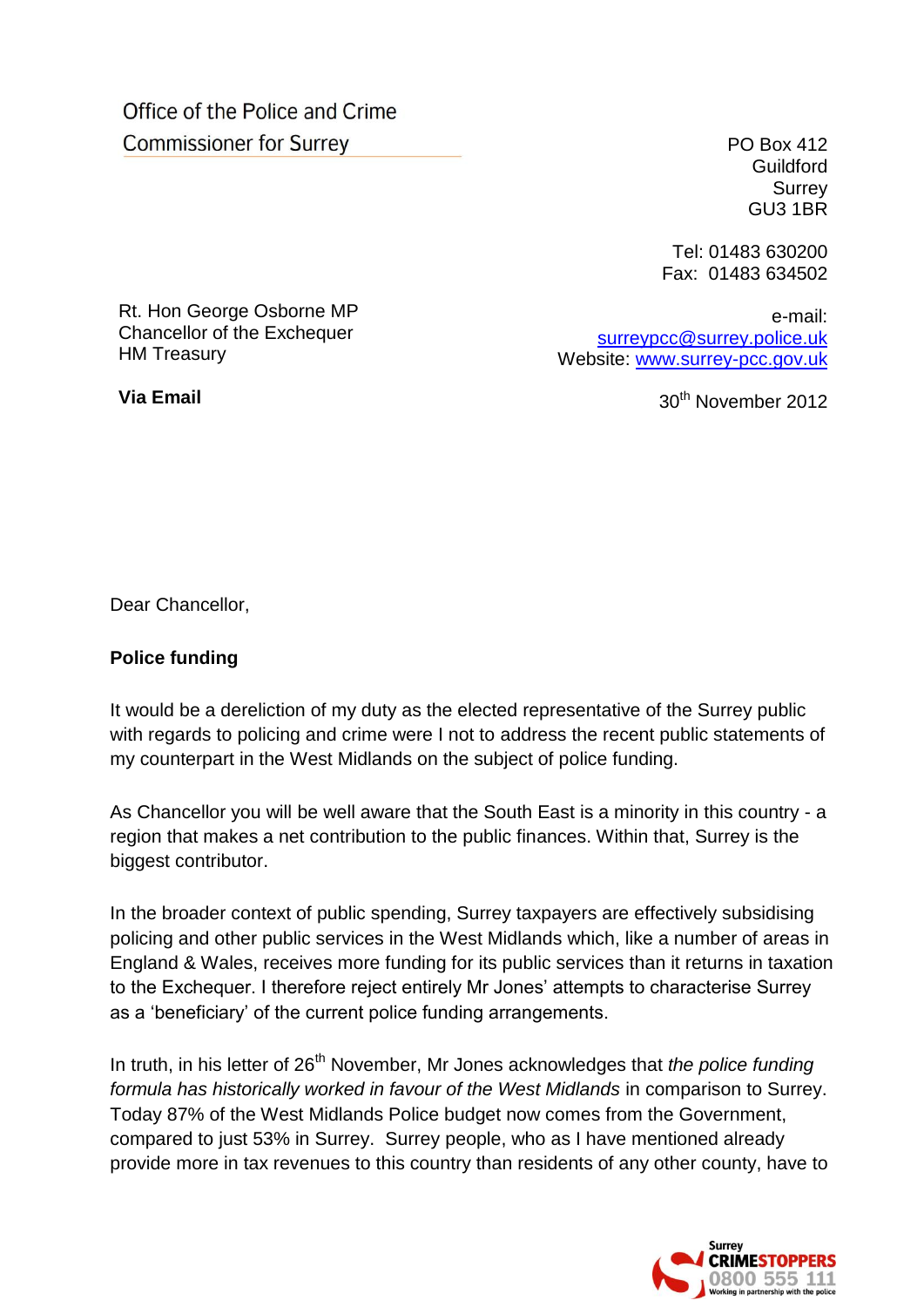make up this shortfall by paying yet more tax – this time through their local rates - for policing. If we were to characterise any implication of the police funding arrangements as unfair, that would surely be it.

It is plainly unreasonable that, thanks to the funding formula, the West Midlands should enjoy significantly bigger budget increases than Surrey during the times of plenty and then demand that Surrey take a bigger share of cuts when exactly the same police funding formula is put into reverse in leaner times. Mr Jones cannot have it both ways on this issue.

Frankly, it is disappointing that Surrey has been singled out at all by this campaign. Ultimately, only Mr Jones can account for his motivations in doing so, but at a time where every police force area is dealing with a significant reduction in funding, it is an unhelpful distraction from what should be a common goal – to provide safer communities for the people we have been elected to represent in challenging times for the police service and for public services as a whole.

## **The future of the police funding formula**

I firmly believe a comprehensive review of the police funding formula is the only longterm solution to the issues raised in this letter. Until this has been conducted, the floors and ceilings which protect forces like Surrey - which lose out significantly as a result of a formula so badly flawed that successive governments have refused to allow it to be implemented in full - must stay in place.

We know that the true costs of policing Surrey are not reflected in the funding formula, which takes no account of our proximity to London and other major urban areas, the two major international airports on our borders or high volume of commuters travelling into, out of and through our county each day.

If damping were to be removed, Surrey would lose approximately £3.2 million of its funding, in addition to the overall reductions that Government is making to the funding of the police service in total (of which Surrey is taking its proportionate share).

Furthermore, the end of specific grant funding for the police service and subsequent transfer of funding streams from other agencies to Police and Crime Commissioners with the intention of eventually allocating this funding via the police funding formula – would mean that a further £1 million of police and community safety funding could also be reallocated from Surrey to elsewhere.

To put these figures in context, the loss of £4 million pounds from our funding would equate to a reduction of 83 Police Constables.